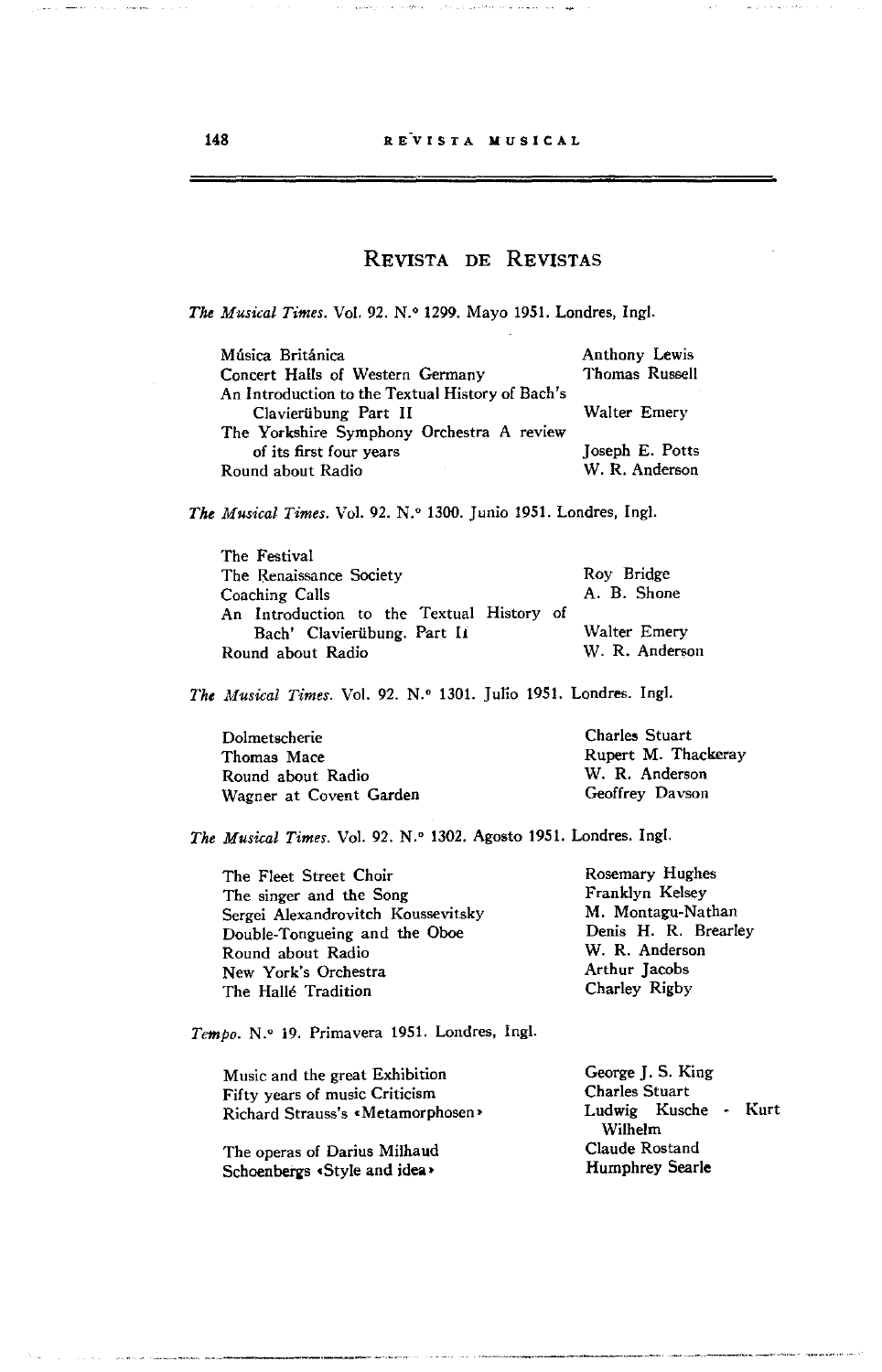## REVISTA DE REVISTAS

The Chesterian. Vol. XXV. N.º 166. Abril 1951. Londres, Ingl.

| Trends in Contemporary Ballet in England  | Arnold L. Haskell      |
|-------------------------------------------|------------------------|
| A note on Tchaikowsky's «Queen of Spades» | Donald Mitchell        |
| Leig Hunt as Musical Critic               | <b>Stanley Bayliss</b> |
| Charles Koechlin                          | Rollo H. Myers         |
| Goffredo Petrassi's Recent Music          | John S. Weissmann      |
| A Practical Edition of Palestrina         | Alec Robertson         |
| Letter from Paris                         | René Chalupt           |
| London Letter                             | Scott Goddard          |
| Holst, Weber and Bach                     | Herbert Antcliffe      |

*The Chesterian.* Vol. XXV. N.º 167. Julio 1951. Londres, Ingl.

| Grace Less Abounding<br>The Atavism of Modern Music<br>Equal Temperament: Some Problems of In- | Herbert Murrill<br>Herbert Antcliffe            |
|------------------------------------------------------------------------------------------------|-------------------------------------------------|
| tonation<br>Greatness in Miniature<br>Echoes from the Bach Bicentenary Celebra-                | Imogen Holst<br>R. W. S. Mendl                  |
| tions in Germany<br>London Letter<br><b>New Music Reviewed</b>                                 | Hans F. Redlich<br>Scott Goddard<br>Colin Mason |

London Musical Events. Vol. 6. N.º 1. Enero 1951. Londres, Ingl.

Diary of Events Sir Malcolm Sargent Music as I Hear It Verdi's eDon Carlos> The Festival Ballet Lennox Berkeley's Sinfonietta . Musical Survey The Curtain Rises

London Musical Events. Vol. 6. N.º 2. Febrero 1951, Ingl.

Diary of Events Music as I Hear It Ballet George Weldon Sir Tbomas Beecham's Richard Arnell's 1st. Symphony Musical Survey

C. E. M. Joad Arnold Haskell C. B. Rees American Tour William Mann George Montagu

London Musical Events. Vol. 6. N.º 3, Marzo 1951. Londres, Ingl.

Diary of Events Sir William Walton Music as I Hear It

C. B. Rees C. E. M. Joad

----------------~------------'~

C. B. Rees C. E. M. Joad George Montagu Arnold Haskell WilIiam Mann George Montagu A. Laurence Polak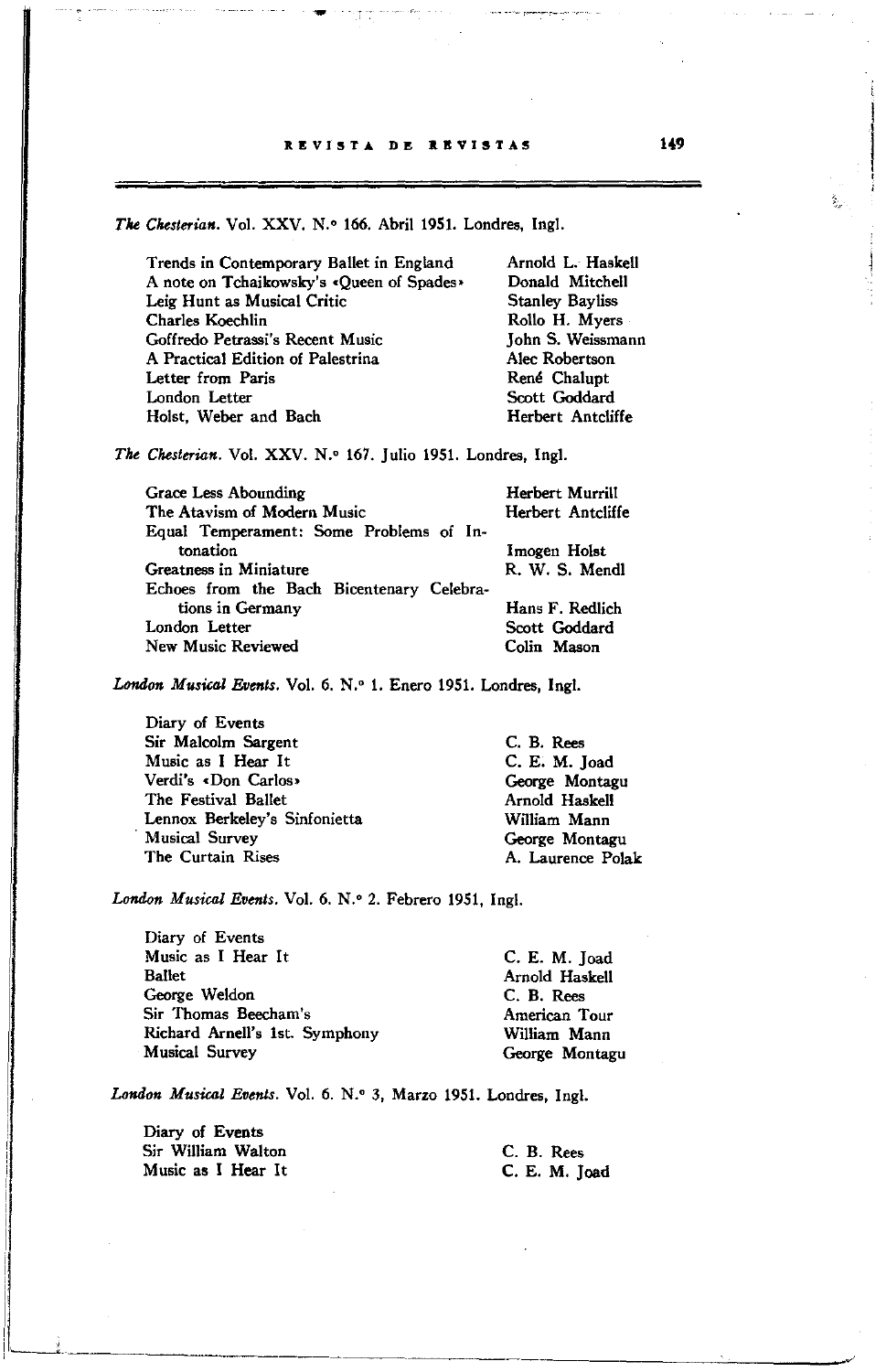150 **REVISTA MUSICAL** 

Gian-Carlo Menotti's .The Consul> Racine Fricker's Symphony Month's Ballet Events Musical Survey Mozart and his Librettist George Montagu William Mann Arnold Haskell George Montagu A. Laurence Polak

London Musical Events. Vol. 6. N.º 4. Abril 1951. Londres, Ingl.

| C. B. Rees     |
|----------------|
| Arnold Haskell |
| C. E. M. Toad  |
| William Mann   |
| George Montagu |
| George Montagu |
|                |

London Musical Events. Vol. 6. N.º 5. Mayo 1951. Londres, Ingl.

| Diary of Events                             |                |
|---------------------------------------------|----------------|
| Benjamin Britten                            | C. B. Rees     |
| Music as I Hear It                          | C. E. M. Joad  |
| Month's Ballet Events                       | Arnold Haskell |
| Vaughan Williams's «The Pilgrim's Progress» | George Montagu |
| <b>Musical Survey</b>                       | George Montagu |
| Purcell's «Dido and Aeneas»                 | George Montagu |

London Musical Events. Vol. 6. N.º 6. Junio 1951. Londres, Ingl.

| Diary of Events       |                |
|-----------------------|----------------|
| Sir Adrian Boult      | C. B. Rees     |
| Music as I Hear It    | C. E. M. Joad  |
| Month's Ballet        | Arnold Haskell |
| Wagner's «Parsival»   | George Montagu |
| <b>Musical Survey</b> | George Montagu |

*Monlkly Music Broadsheel.* Enero 1951. Londres. *Monlkly Music Broadskeel.* Febrero 1951. Londres. *Monlkly Music Broadskeel.* Marzo-Abril 1951. Londres. *Monthly Music Broadsheet.* N.º 12. Londres.

Ballet Today. Vol. III. N.º 34. Mayo 1951. Londres, Ingl.

| <b>Editorial Comment</b>           | P. W. M.          |
|------------------------------------|-------------------|
| [ournal of a ] ourney $(4)$        | Franklin White    |
| Ballet Workshop's Fourth Programme | Frank Jackson     |
| Pineapple Poll at Sadler's Wells   | Mary Clarke       |
| Two New Masterworks                | Arthur Todd       |
| <b>Television Survey</b>           | Lisa Gordon Smith |
| Germany Scores «On Points»         | Stuart Barker     |
|                                    |                   |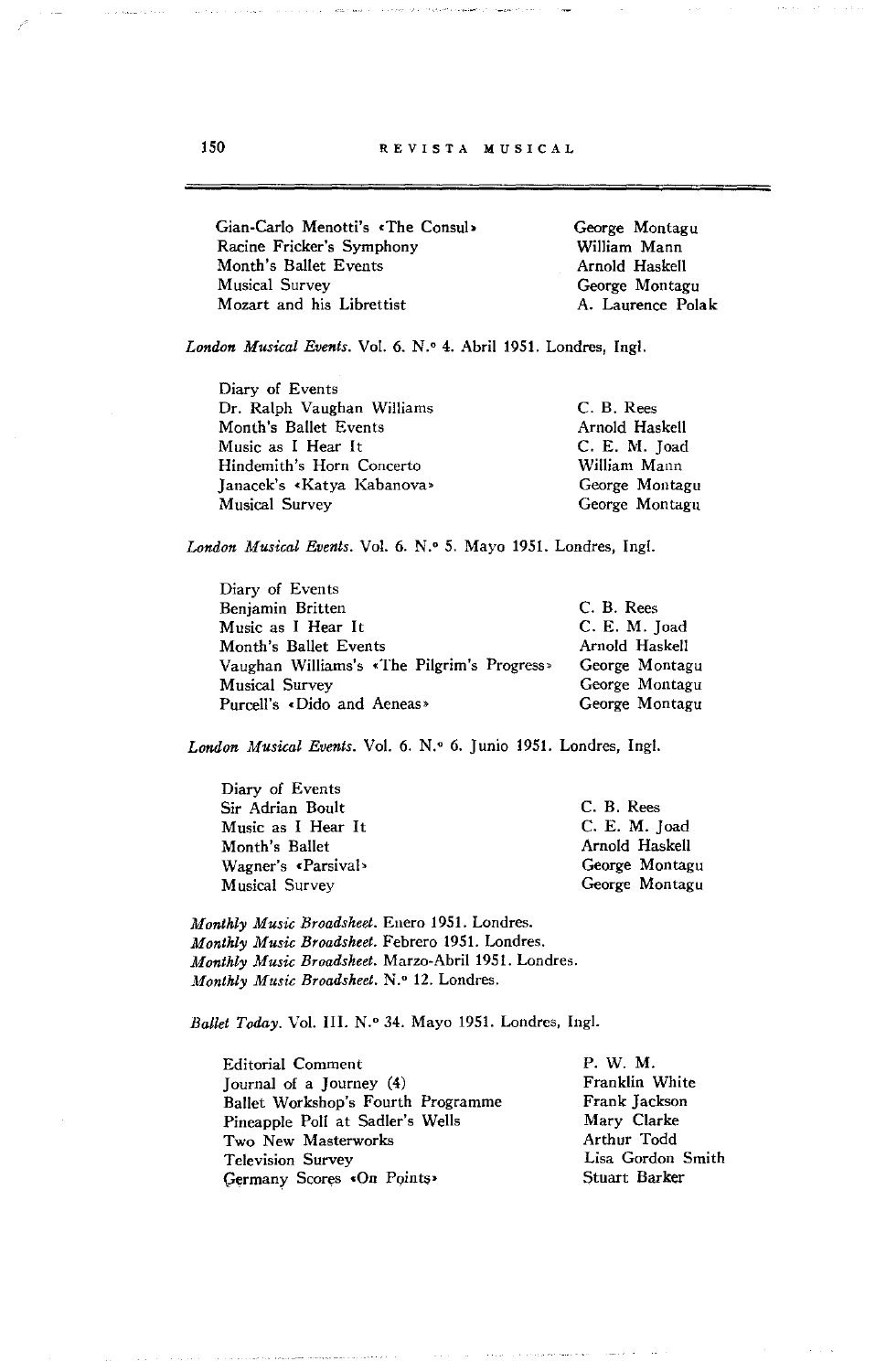l'

Journal of the International Folk Music Council. Vol. III. Marzo 1951. Cambridge, Ingl. Editorial Some impressions of the conference Evelyn K. Wells The Revival of Folk Musie and Folk Dancing in Finland; authenticity and Development Otto Andersson Proceedings of the Third Conferenee Notes and News **Reports from correspondents and national** or~ **ganisations Publications received**  Centre de Documentation de Musique Internationale. N.º 1. Julio 1951. París. Fr. Maurice Emmanuel (1862-1938) Deux lettres de Maurice Emmanuel Ce que disent nos délégués Dans Notre Bibliothèque L'Aetivité Internationale *Revista Ritmo.* Año XXI. N.o 234. Marzo 1951. Madrid, España. **Editorial: Dos centenarios españoles Las amargas Sinfonías universales**  Esclavitud de los virtuosos Crónicas Musicales **Cr6nicas Internacionales**  Angel A. Vargas Luis A. Delgadillo *Revista Ritmo.* Año XXI. N.o 235. Abril-Mayo 1951. Madrid, España. Editorial: El sistema musical actual es inconmovible El «Concierto referéndum» La Orquesta Filarmónica **En torno a la música religiosa moderna**  Una crónica de Nueva York **Hace cincuenta años que murió Verdi Crónicas internacionales**  El Festival Británico 1951. **René Dumesnil**  Angel Sagardia J. B. Ramonde A. Rodríguez Moreno *Revista Ritmo.* Año XXI. N.º 236. Junio 1951. Madrid, España. Editorial: ¿Por qué la Sociedad Internacional de Música Contemporánea no goza de la confianza de los compositores? Reflexiones sobre el misterio musical y el papel de la crítica Baudot **Festivales musicales en el centro de Europa**  Desde Salzburgo y Bayreuth El Mundo Musical René Dumesnil Rogelio Loureda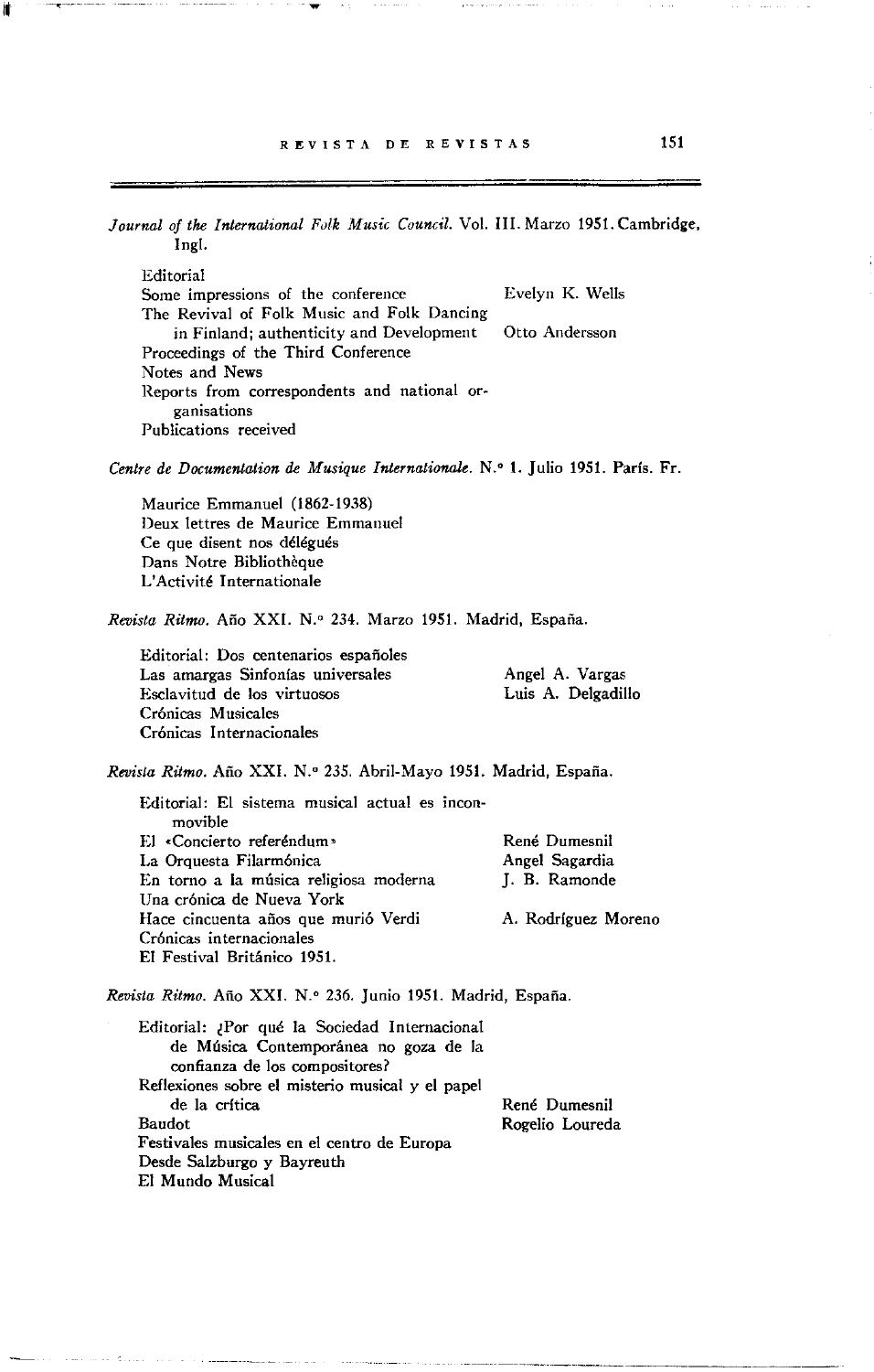$\gamma$  , as a map and construction of the construction

in war en

 $\sim$   $\sim$ 

| Revista Ritmo. Año XXI. N.º 237. Julio-Agosto 1951. Madrid, España.                                                                                                                                                                |                                                      |  |
|------------------------------------------------------------------------------------------------------------------------------------------------------------------------------------------------------------------------------------|------------------------------------------------------|--|
| Editorial: Así cantan los niños<br>Eternidad de la Canción<br>II certamen internacional del folklore<br>IV Congreso de la Federación Internacional<br>«Pueri Cantores»<br>Líneas noticiarias musicales                             | Ana Marly<br>J. Mas Porcel<br>P. J. I. Prieto, S. J. |  |
| Gazeta Musical. Año I. N.º 9. Junio 1951. Lisboa, Portugal                                                                                                                                                                         |                                                      |  |
| Bibliotecas Musicais<br>Os Concertos<br>Apontamentos de Bibliografía Musical<br>O que pensam da música os nossos intelectuais. I<br>Edicões Musicais<br>Noticiario                                                                 | L. F. B.<br>F. Benoit<br>Manuel Joaquim<br>F. L. G.  |  |
| Gazeta Musical. Año I. N.º 10. Julio 1951. Lisboa, Portugal                                                                                                                                                                        |                                                      |  |
| Literatura Musical<br>Un depoimento sobre a música portuguesa con-<br>temporánea<br>O que pensam da música os nossos intelectuais. II<br>Estudo sobre os <10 madrigais camoneanos » de<br>Luis de Freitas Branco I<br>Os Concertos | L. F. B.<br>Antonio Nuno Barreiro                    |  |
| Gazeta Musical. Año I. N.º 11. Agosto 1951. Lisboa, Portugal.                                                                                                                                                                      |                                                      |  |
| Arnold Schönberg (1874-1951)<br>Bibliografía Musical<br>Estudo sobre os «10 madrigais camoneanos» de<br>Luis de Freitas Branco II<br>O que pensam da música os nossos intelectuais. III<br>Os Concertos<br>Comentário              | L. F. B.<br>F. L. G.<br>Antonio Nuno Barreiro        |  |
| Gazeta Musical. Año I. N.º 12. Septiembre 1951. Lisboa, Portugal                                                                                                                                                                   |                                                      |  |
| Festivais de Veráo<br>Hegemonías Musicais<br>O que pensam da música os nossos intelectuais,<br>IV<br>Noticiario<br>Comentário                                                                                                      | J. F. B.<br>M. Simóes Dias                           |  |
| Symphonia. Vol. XXVII. N.º 11. Marzo 1951. Holanda                                                                                                                                                                                 |                                                      |  |
| Bach's Matthäus Passion als religieusethische<br>beleving<br>Radio-Rubriek                                                                                                                                                         | Paul Niessing<br>Henk Stam                           |  |

in a sas

.<br>2004 - Course Commercial

 $\epsilon$  , and the result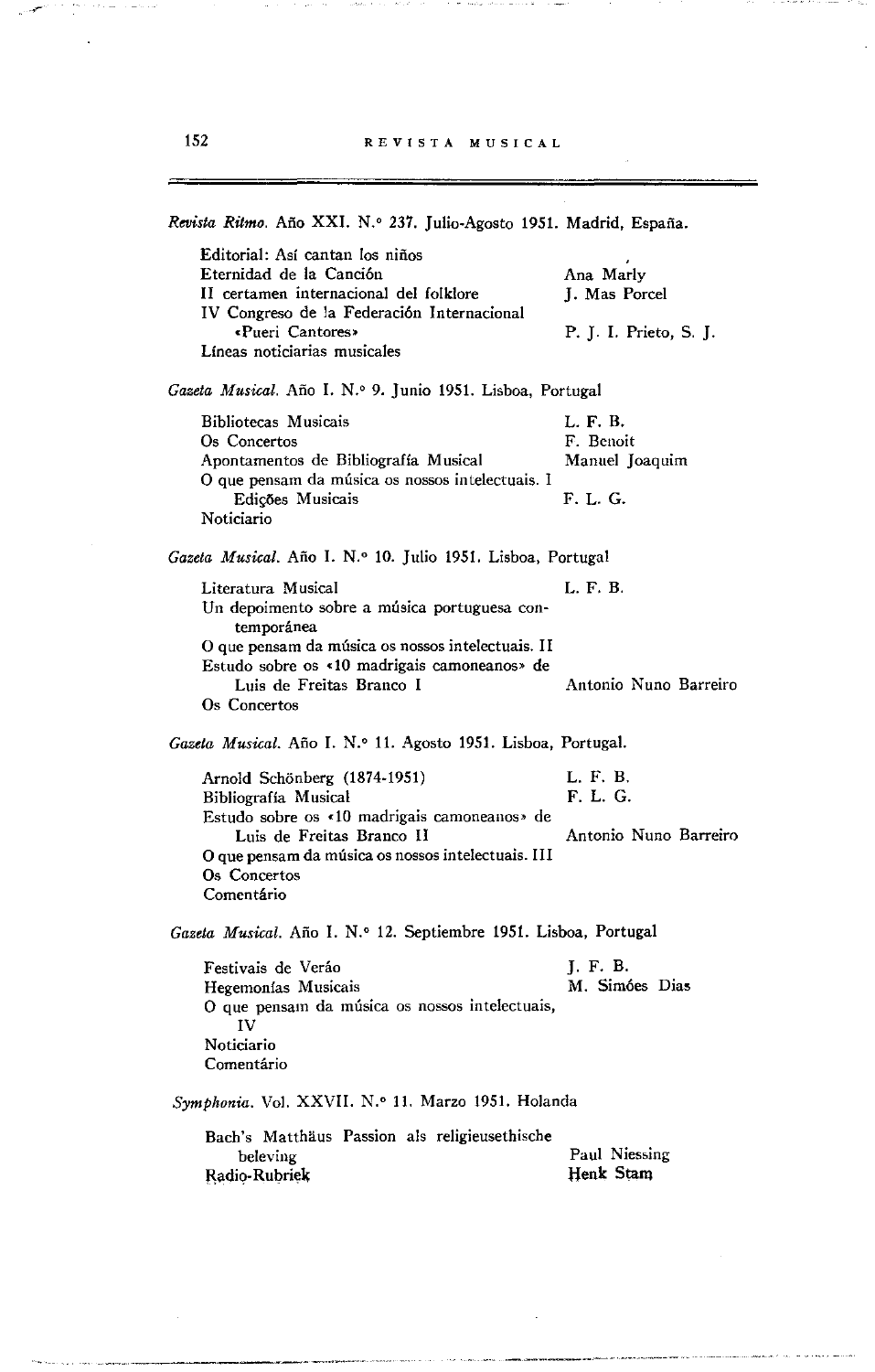Muziekbrief uit Indonesie Vineent O'lndy 1851-1951 Samenzang

Hans Gruys A. B. C. Oirk Schipper

 $\mathbf{v}_1$  grows to an expression

## *Bolletino dei Musicisti.* Año 1. N.' 3. Mayo-Junio 1951. Roma, Italia

| Solo un inventore di canto puo meritare il «Pre- |                   |
|--------------------------------------------------|-------------------|
| mio Verdi»                                       | F. Alfano         |
| E aperta la discussione sulla critica            | G. Guerrini       |
| S. O. S. per la cultura musicale italiana        | A. Schinelli      |
| La verita si fa strada                           | S. Allegra        |
| Il successo                                      | M. Corti Colleoni |
| Vitalitá del melodramma                          | G. Scuderi        |
| La ricostruzione del Conservatorio di Milano     | F. Monpellio      |
| Discorso commemorativo su N. Piccini             | F. Casavola       |

Bollettino degli «Amici del Pontificio Istituto di Musica Sacra». Año III. N.º 1. Enero-Marzo 1951. Roma, Italia

| Impressioni generali sul Congresso Internazio- |                           |
|------------------------------------------------|---------------------------|
| nale di Musica Sacra celebrato a Roma nei      |                           |
| giorni                                         | Mons. Igino Angles        |
| La Beatificazione di Pio X e il Pont.          | P. Cesario d'Amato O.S.B. |
| Notiziario                                     |                           |

*Music Educators Journal.* Vol. XXXVII. N.º 5. Abril-Mayo 1951. Nueva York, U.S.A.

| An Administrator Talks about music         | Mark C. Schinnerer  |
|--------------------------------------------|---------------------|
| Housing the School Music Department        | Al G. Wright        |
| Contemporary Music                         | Howard A. Murphy    |
| The British Brass Band                     | John Hall Stewart   |
| A Survey of Noncompetitive Music Festivals | Philip B. Cory      |
| The Harp in School Music                   | Roslyn Maria Rensch |

*Music Educators Journal.* Vol. XXXVII. N.º 6. Junio-Julio 1951. Nueva York, U. S. A.

| Music for Courage, Unity and Freedom           | Bertha W. Bailey   |
|------------------------------------------------|--------------------|
| Music - A must in general Education            | Burt Johnson       |
| Teacher-Pupil Planning                         | Alice Stewart Beer |
| The Unit School District and its Music Program | Albert A. Mc Carty |
| Camp Mele Lani                                 | Marjorie Milnes    |
| The Musical Growth of the Classroom Teacher    | Janice Woods Bryan |
| Flutes or Clarinets?                           | William C. Willett |

*The Musical Quarterly.* Vol. XXXVII. N.' 3. Julio 1951. New York, U. 5. A.

Opera in America Today Andrea Antico's Canzoni Nove of 1510

H. W. Heinsheimer Alfred Einstein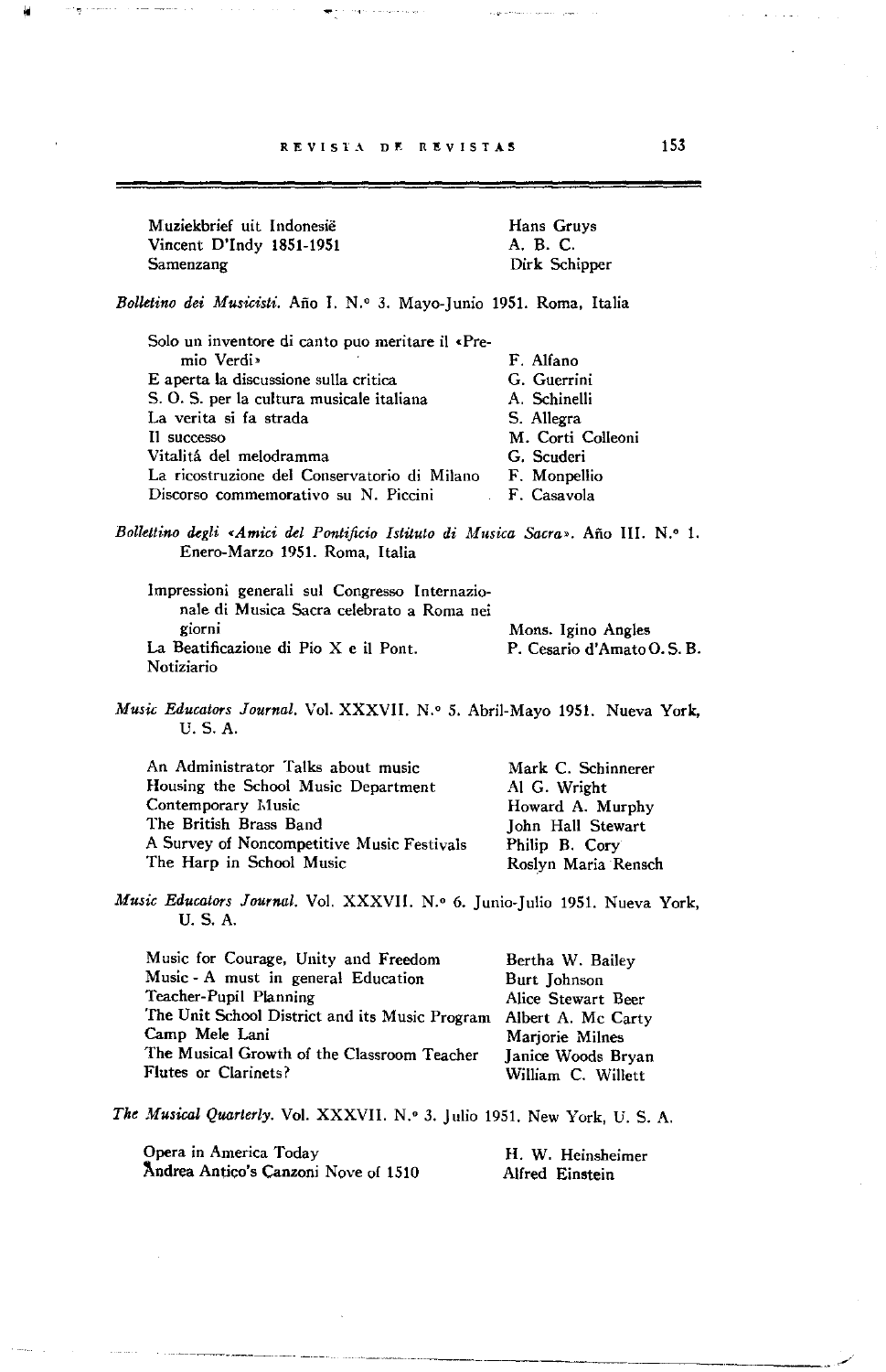| A Little-Known letter by Berlioz and Unpu-<br>blished Letters by Cherubini, Leoncavallo<br>and Hugo Wolf<br>Notes on Some 17th Century Compositions for<br>trumpets and Strings in Bologna<br>Flathead Indian Instruments and their Music<br>The Study of the Fugue: A Dialogue IV<br>Current Chronicle<br>Reviews of Books                                              | Artur Holde<br>Jean Berger<br>Alan P. Merriam<br>Johann Josef Fux                                    |  |
|--------------------------------------------------------------------------------------------------------------------------------------------------------------------------------------------------------------------------------------------------------------------------------------------------------------------------------------------------------------------------|------------------------------------------------------------------------------------------------------|--|
| Musical America. Vol. LXXI. N.º 7. Mayo 1951. Nueva York, U. S. A.                                                                                                                                                                                                                                                                                                       |                                                                                                      |  |
| An American Music Critic in Britain<br>Gottfried von Einem<br>Olive Fremstad: 1870-1951<br>Music and Art: New York's Unique Secondary<br><b>School</b><br>New Music Reviews                                                                                                                                                                                              | Cecil Smith<br>Everett Helm<br>John Alan Haughton<br>Francine Marcus                                 |  |
| Musical America. Vol. LXXI. N.º 8. Junio 1951. Nueva York., U. S. A.                                                                                                                                                                                                                                                                                                     |                                                                                                      |  |
| European Musical Events Observed by Ame-<br>rican Critic<br>Contrasting Bach Cantatas sung at Bethlehem<br>Festival<br>Music Clubs Convention<br>Amsterdam Orchestra gives season with guest<br>conductors<br>Berlioz Requiem performed in Boston after<br>many years<br><b>New Music Reviews</b><br>Ann Arbor celebrates fifty-eighth aniversary<br>of its May Festival | Cecil Smith<br>Robert Sabin<br>Gail Martin<br>Marius Flothuis<br>Cyrus Durgin<br>Helen Miller Cutler |  |
| Musical America. Vol. LXXI. N.º 9. Julio 1951. Nueva York, U. S. A.                                                                                                                                                                                                                                                                                                      |                                                                                                      |  |
| Stadium Season inaugural attracts audience<br>of 17.000<br>Sibelius Programs conclude series of nordic fes-<br>fivals<br>Edward J. Dent<br>The History of Music in America: Cleveland<br>Viennesse Musical Scene enlivened by Interna-<br>tional Festival<br>New Music Reviews                                                                                           | Raymond Ericson<br>Wendy Hall<br>Arthur Jacobs<br>Eleanor Wingate Todd<br>Mac Graf                   |  |

*Musical America.* Vol. LXXI. N.o 10. Agosto 1951. Nueva York, U. S. A.

Munch conducts opening concerts at Tanglewood Robert Sabin<br>Eighth radio poll names winners Quaintance Eaton Eighth radio poll names winners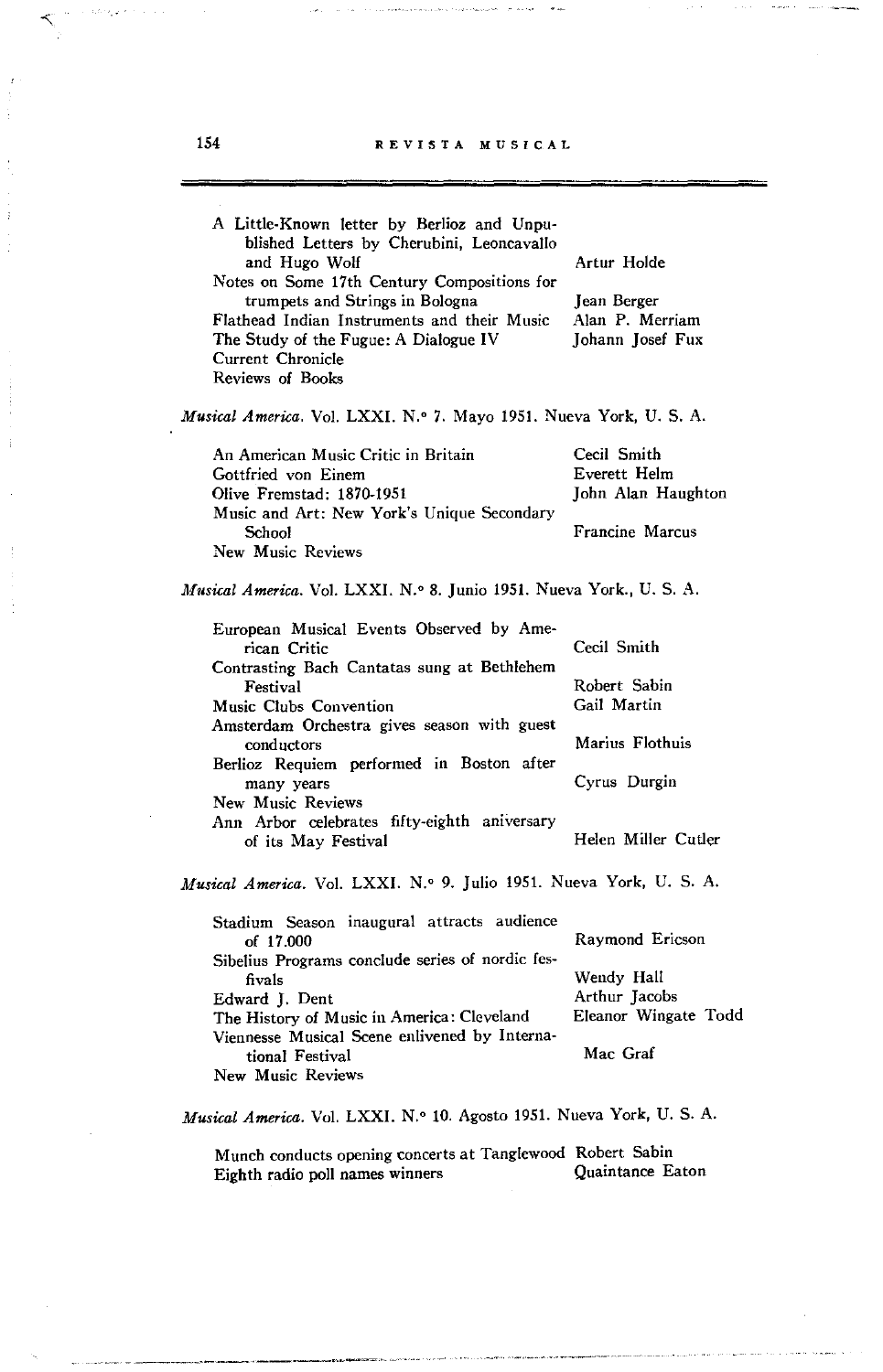REVISTA DE REVISTAS

11,

Klemperer conducts Mahler Cycle in Holland **Cincinnati opera gives five week season**  Marius Flothuis Cecil Smith I. S. C. M. celebrates silver anniversary Old Virginia Town host to Mozart Festival Enrique Jorda conducts programs in Cape Town Tchaikowsky's Pique Dame staged at Tangle-H. H. Stuckenschmidt Cecil Smith Adelheid Armhold wood Cecil Smith **New Music Reviews**  *The Gramophone Shop, Ine.* Vol. XIV. N." 1. Enero 1951. Nueva York, U. S. A. *The Gramophone Shop, Inc. Vol. XIV. N.º 2. Febrero 1951. Nueva York, U. S. A. The Gramophone Shop, Inc. Vol. XIV. N.º 3. Marzo 1951. Nueva York, U. S. A. The Gramophone Shop, Inc. Vol. XIV. N.º 4. Abril 1951. Nueva York, U. S. A. The Gramophone Shop, Ine.* Vol. XIV. N.O 5. Mayo 1951. Nueva York, U. S. A. *The Gramophone Shop, Ine.* Vol. XIV. N." 6. Junio 1951. Nueva York, U. S. A. *The Gramophone Shop, Inc. Vol. XIV. N.º 7. Julio 1951. Nueva York, U. S. A. The Gramophone Shop, Inc. Vol. XIV. N.º 8. Agosto 1951. Nueva York, U. S. A. The Gramophone Shop, Inc. Vol. XIV. N.º 9. Septiembre* 1951. Nueva York, U. S. A.

Boletín Música y Artes Visuales. N.º 14. Abril 1951. Washington, U. S. A. *Boletín Músiea y Artes Visuales.* N.O 15. Mayo 1951. Washington, U. S. A. *Boletín Música y Artes Visuales.* N.º 16. Junio 1951. Washington, U. S. A.

*Musical Leader.* Vol. 83. N.º 5. Mayo 1951. Chicago, U. S. A. *Musical Leader. Vol. 83. N.º 7. Julio 1951. Chicago, U. S. A.* 

*The Music Index.* Vol. III. N.º 1. Enero 1951. Michigan, U. S. A. The Music Index. Vol. III. N.º 2. Febrero 1951. Michigan, U. S. A. The Music Index. Vol. III. N.º 3. Marzo 1951. Michigan, U. S. A. The Music Index. Vol. III. N.º 4. Abril 1951. Michigan, U. S. A.

*Midwest Folklore.* Vol. I. N.º 1. Abril 1951. Indiana, U. S. A.

Folkore at Midcentury Robert Frost's Paul Bunyan: A Frontier Hero in New England Exile Alexander Auld and The Ohio Harmonist **Notes, News and Queries Folksong Hunters in Missouri Lore of the Finnish-American Sauna**  Deep Roots Blacksmith and Death Stith Thompson Daniel G. Hoffman Mary O. Eddy Vance Randolph Aili K. Johnson Cecilia Hennel Hendricks David S. Mc Intosh

*Midwest Folklore.* Vol. I. N.º 2. Verano 1951. Indiana, U. S. A.

The investigation of the culture of diferent generations in Ethnology and Folklore Shakespeare and Three Oriental Tales Egyptian .Lies>

Béla Gunda Haldeen Braddy Grace Patridge Smith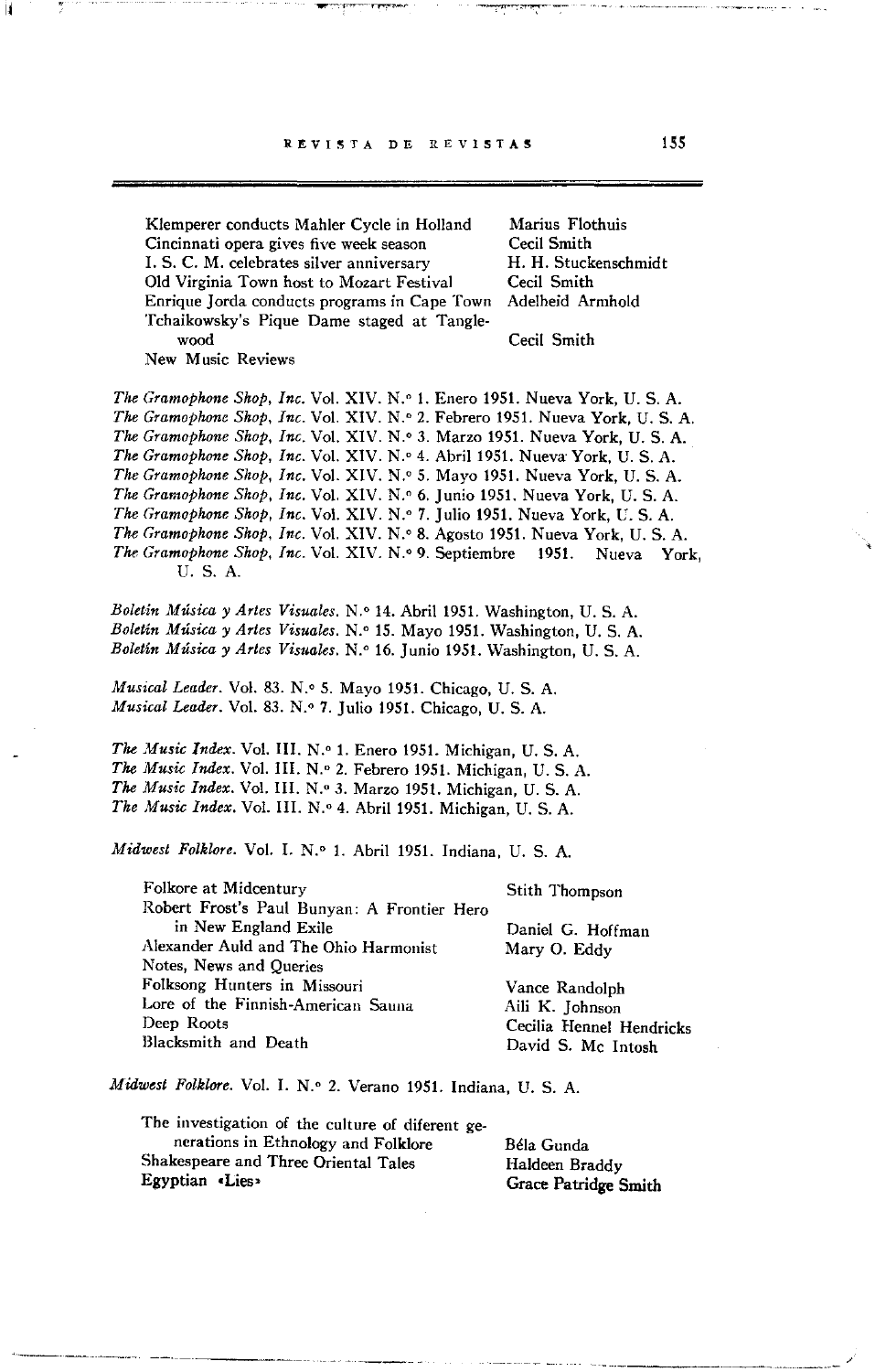156 **REVISTA MUSICAL** 

<The Ice Worms> Sorne Games from Southern Europe Notes, News and Queries Folk «Medicine» Book Reviews E. C. Beck Paul Brewster James T. Forrest *Nuestra Música.* Año VI. N.o 21. l.er Trimestre 1951. Méjico. **Documentos relacionados con la Historia de la**  Música en Méjico La Saeta Reaparición de Carlos Chávez como Director de Orquesta Las <Once Bagatelas> de Rodolfo Halffter Correspondencia cruzada entre la Sra. Ponce y el Dr. Jesús c. Romero Isabel Pope Adolfo Salazar J. Bal y Gay Michael Field *Orientaeión Musical.* Vol. X. N." 112. Abril 1951. Méjico Editorial: Medio siglo de vida ejemplar **La música y sus aplicaciones**  Influencia moral de la música Secci6n literaria musical La Magnitud remota de Tlaxcallán Anales de la Fundación de la Escuela Nacional de Música **La música en el extranjero**  Sara K. de Mekler Ignacio M. Altamirano Ignacio Huertas Silva Dr. Andrés Angulo Estanislao Mejía *Orientación Musical. Vol. X. N.º 113. Mayo 1951. Méjico* Editorial: La Orquesta Filarmónica <Ciudad de Méjico> di6 fin a su temporada **Un precursor de la música moderna La música y sus aplicaciones extramusicales**  Homenaje al maestro Sergiu Celibidache La actuaci6n de Jascha Horenstein frente a la Orquesta Filarmónica <Ciudad de Méjico> La magnitud remota de Tlaxcallán Secci6n Literaria Musical Anales de la Fundaci6n de la Escuela Nacional de Música **La música en el extranjero**  Manuel M. Ponce Sara K. de Mekler Raquel Calero Dr. Andrés Angulo Ignacio Huertas Silva Estanislao Mejía *Orientación Musical.* Vol. X. N.O 141. Junio 1951. Méjico Editoriales: La Escuela Nacional de Música, Entidad Profesional y Urge combatir el analfabetismo Musical **La música y sus aplicaciones extramusicales**  La magnitud remota de Tlaxcallán Sara K. de Mekler Dr. Andrés Angulo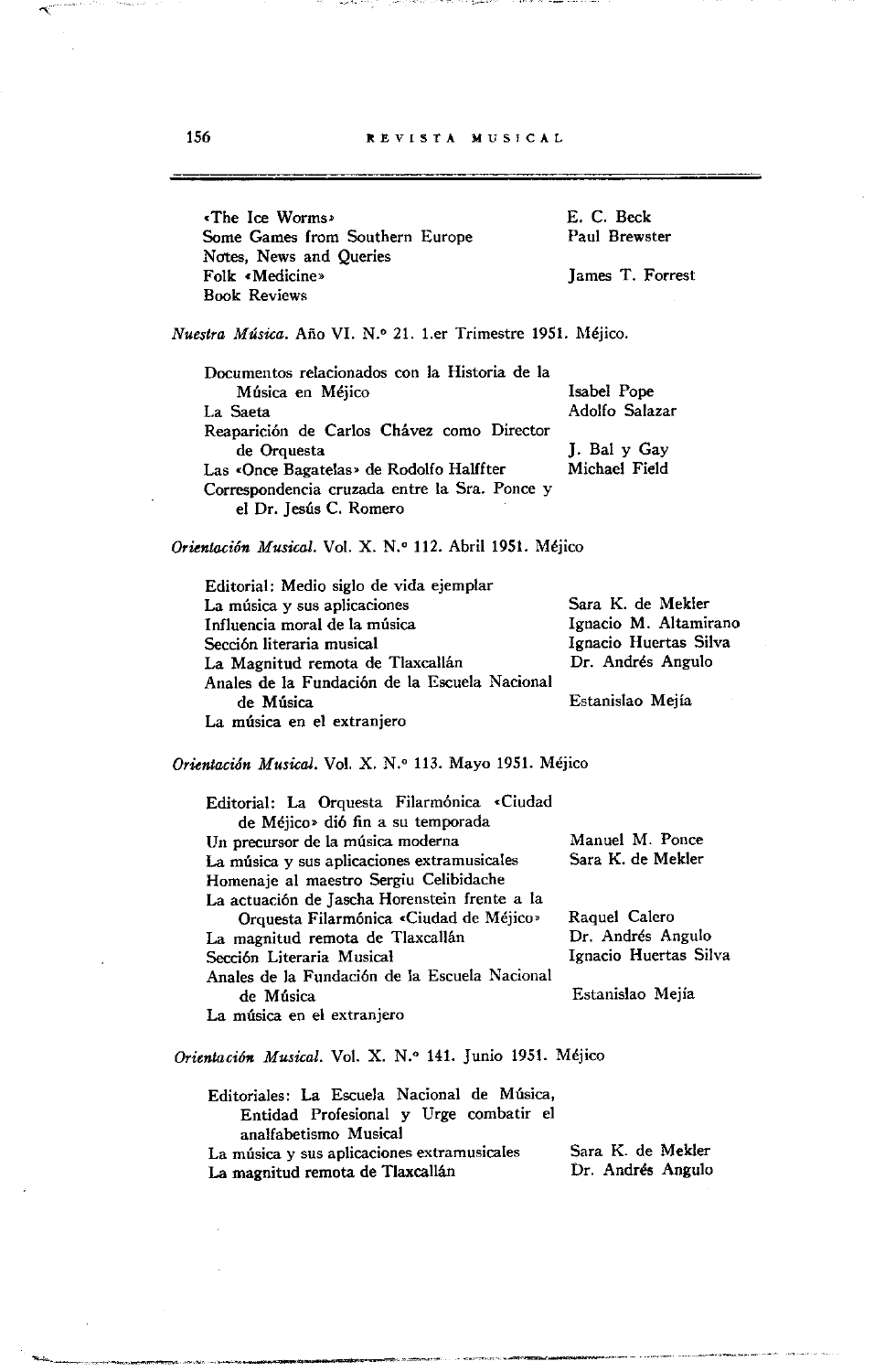## aEVIST~ **DE** aEVIST~S **1ST**

.De ignorante y anticuado se acusa a Adolfo Alfredo Wolburg Anales de la Fundaci6n de la Escuela Nacional Estanislao Mejía La música en el extranjero *El Músico.* Año 1. N.o 8. Mayo 1951. Méjico Los Grandes Directores: Albert Wolf Jascha Heifetz nos habla de la interpretación musical Otto Mayer.Serra La orquesta del «Concert-Gebouw» de Amsterdam Cr6nica Musical Cr6nica de Ballet *El Músico.* Año 1. N.o 9. Junio 1951. Méjico La música en Buenos Aires **Alberto E. Giménez** Los Grandes Directores: Dr. Hermann Scherchen Mario del Monaco Otto Mayer-Serra Historia de la última obra de Bártok Crónica Musical Revista de Revistas *El Músico.* Año I. N.º 10. Julio 1951. Méjico Editorial: Un discurso memorable Los Grandes Directores: Oliviero de Fabritis La Música en Buenos Aires Alberto Emilio Giménez Sergio Koussevitzky 1874-1951 Cr6nica Musical Revista de Revistas *Anuario de la Sociedad Folklórica de Méjico.* Vol. VII. 1951. Méjico Romanoes tradicionales en Guerrero Recolecci6n folkl6rica. Música Folk16rica Mejicana Catálogo de las ferias y fiestas religiosas en la península yucatéca Transformaciones del nahual en el Folklore de Méjico Notas bibliográficas Celedonio Serrano M. Francisco Moncada G. Fernando Burgos Virginia R. R. de Mendoza Vicente T. Mendoza *Revista Trivium.* Año III. N.O' 4 Y 5. Febrero-Marzo 1951. Monterrey. Méjico Introducci6n: Francisco Suárez Jurista del Renacimiento **José Salvador Guandique** 

------------------------------~~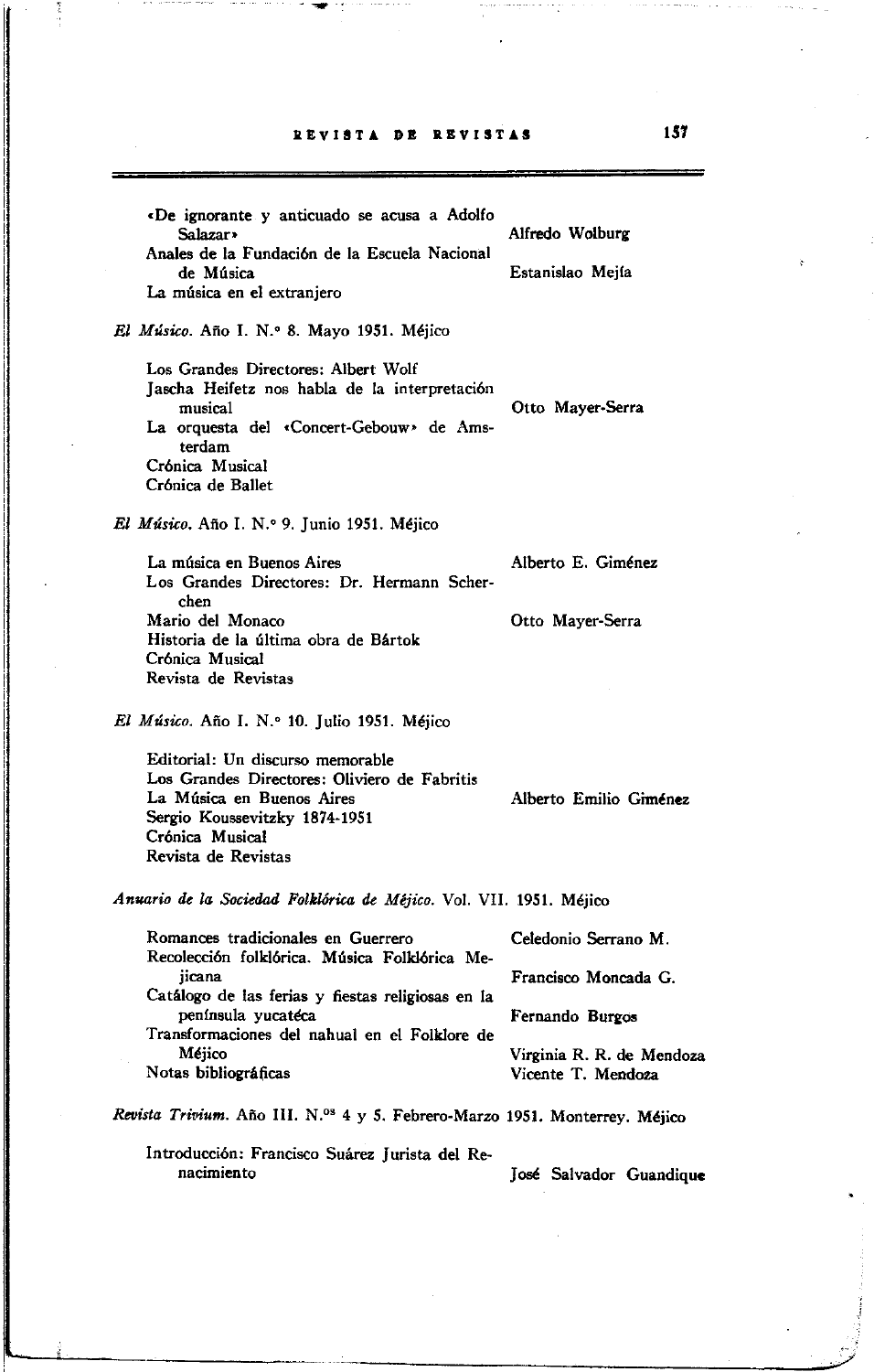Million Lockmanning and which control and the

| Porfirio Barba-Jacob Poeta del Dolor<br>Panorama de Introducción a la obra de Shakes-<br>peare | Margarita Paz Paredes   |
|------------------------------------------------------------------------------------------------|-------------------------|
|                                                                                                | Luis Alcántara García   |
| Revista Trivium. Año III. N.ºS 6 y 7. Abril-Mayo 1951. Monterrey. Méjico                       |                         |
| La Estética de José Vasconcelos                                                                | Agustín Basave, Jr.     |
| El Arte. Boceto Sociológico                                                                    | J. Salvador Guadingue   |
| Dos Cuentos                                                                                    | Abel Beltrán del Río    |
| Conservatorio. Año III. N.º 4. Octubre-Diciembre 1950. La Habana, Cuba                         |                         |
| Editorial                                                                                      |                         |
| Paul Amadeus Pisk                                                                              | Aurelio de la Vega      |
| Una entrevista con Ansermet<br>Crisis en las Cuerdas y el 400 Aniversario del                  | Edmundo López           |
| Violín.                                                                                        | Guillermo Perich        |
| Actividades del Conservatorio                                                                  | Lizzie Morales de Batet |
|                                                                                                |                         |
| La Música. Vol. I. N.º 8. Abril 1951. La Habana, Cuba                                          |                         |
| Nuestro breve y necesario neoclasicismo                                                        | José Ardévol            |
| La forma en la música                                                                          | Nilo Rodríguez          |
| Sobre un libro de Schoenberg                                                                   | Edgardo Martín          |
| Obras Nuevas                                                                                   |                         |
| Las Críticas                                                                                   |                         |
| Hechos y presencias                                                                            |                         |
| Juvenia. Año I. N.º 1. Julio 1951. La Habana, Cuba                                             |                         |
| Editorial                                                                                      |                         |
| Medio Siglo de Actividades Musicales<br>El crítico de Arte                                     | Miguel Agustín Gacel    |
| Conservatorio Nacional de Música Hubert de                                                     |                         |
| Blanck                                                                                         |                         |
| Arte y Literatura en Israel                                                                    | Jorge L. Marti          |
| La Orquesta Filarmónica y su pasada temporada                                                  |                         |
| Polifonía. Año VI. N.º 50. Mayo 1951. Buenos Aires, Argentina                                  |                         |
| Una vacante prolongada: La Dirección del                                                       |                         |
| Conservatorio Nacional                                                                         |                         |
| Los conciertos de Rodzinski                                                                    | Alberto Emilio Giménez  |
| Algo sobre Música Argentina                                                                    | María E. Pascual Navas  |
| Las dos maneras de Verdi                                                                       | Paul Dukas              |
| Próxima presentación de dos concertistas                                                       |                         |
| Crónica musical                                                                                |                         |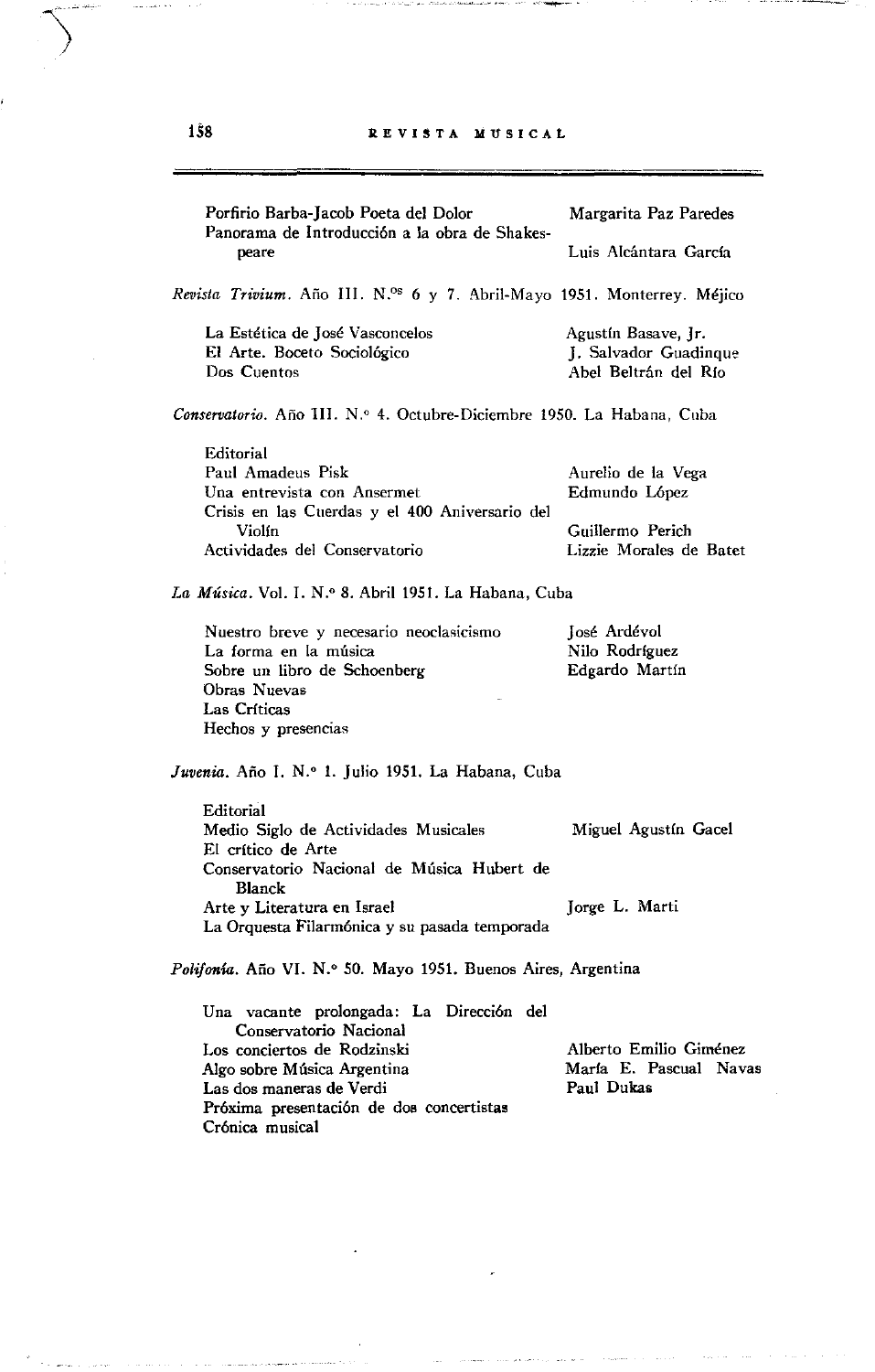Polifonía. Año VI. N.º 51. Junio 1951. Buenos Aires, Argentina Giuseppe Verdi **Anuario Musical Argentino**  Los Conciertos Sinfónicos **l\lúsica Contemporánea Yugoeslava Noticias**  Juan Pedro Franze Guillermo García Alberto Emilio Giménez Fernando Vidal Buzzi Polifonía. Año VI. N.º 52. Julio 1951. Buenos Aires, Argentina Presentación de Ataulfo Argenta Un gran Violinista Ruggiero Ricci **\Vilhelm Backhaus, un artista insigne**  Serge Koussevitzky 1874-1951 **Noticias**  Alberto Emilio Giménez F. C. C. Mario Oppici Polifonía. Año VI. N.º 53. Agosto 1951. Buenos Aires, Argentina Arnold Schoenberg Teodoro Fuchs **Próximas manifestaciones de Música Sinfónica**  Los Conciertos Sinfónicos Alberto Emilio Giménez **Crónica Musical Noticias**  *Buenos Aires Musical. Año VI. N.º 90. Junio 1.º 1951. Buenos Aires, Argentina. Buenos Aires Musical.* Año VI. N.o 91. Junio 15 1951. Buenos Aires, Argentina Buenos Aires Musical. Año VI. N.º 92. Julio 1.º 1951. Buenos Aires, Argentina *Buenos Airrs Musical.* Año VI. N.o 93. Julio 15 1951. Buenos Aires, Argentina Buenos Aires Musical. Año VI. N.º 94. Agosto 1.º 1951. Buenos Aires, Argentina *Buenos Aires Musical.* Año VI. N.o 95. Agosto 15 1951. Buenos Aires, Argentina Buenos Aires Musical. Año VI. N.º 96. Sept. 1.º 1951. Buenos Aires, Argentina Buenos Aires Musical. Año VI. N.º 97. Sept. 15 1951. Buenos Aires, Argentina Platea. Año II. N.º 6. Mayo 1951. Buenos Aires, Argentina Formas de apoyo al teatro Con esa voz de quien grita en la soledad Dos Estéticas Una excelente comedia y una exhumación lamentable **Noticias**  A. R. M. Julio César Mosches Aurelio de la Vega Oliverio de Santa Cruz Platea. Año VI. N.<sup>os</sup> 7 y 8. Julio-Agosto 1951. Buenos Aires, Argentina Editorial Shaw y la libertad de escribir George Bernard Shaw Ln estudio de la ópera de Benjamín Britten **cEl Cuento de Invierno»**  En torno al Festival de la Gran Bretaña Rodolfo Usigli Stanley W. White John Hind Dereck Traversi Jorge Arturo Mora

Val Gielgud

El Teatro en Televisión

Crónicas

,~-.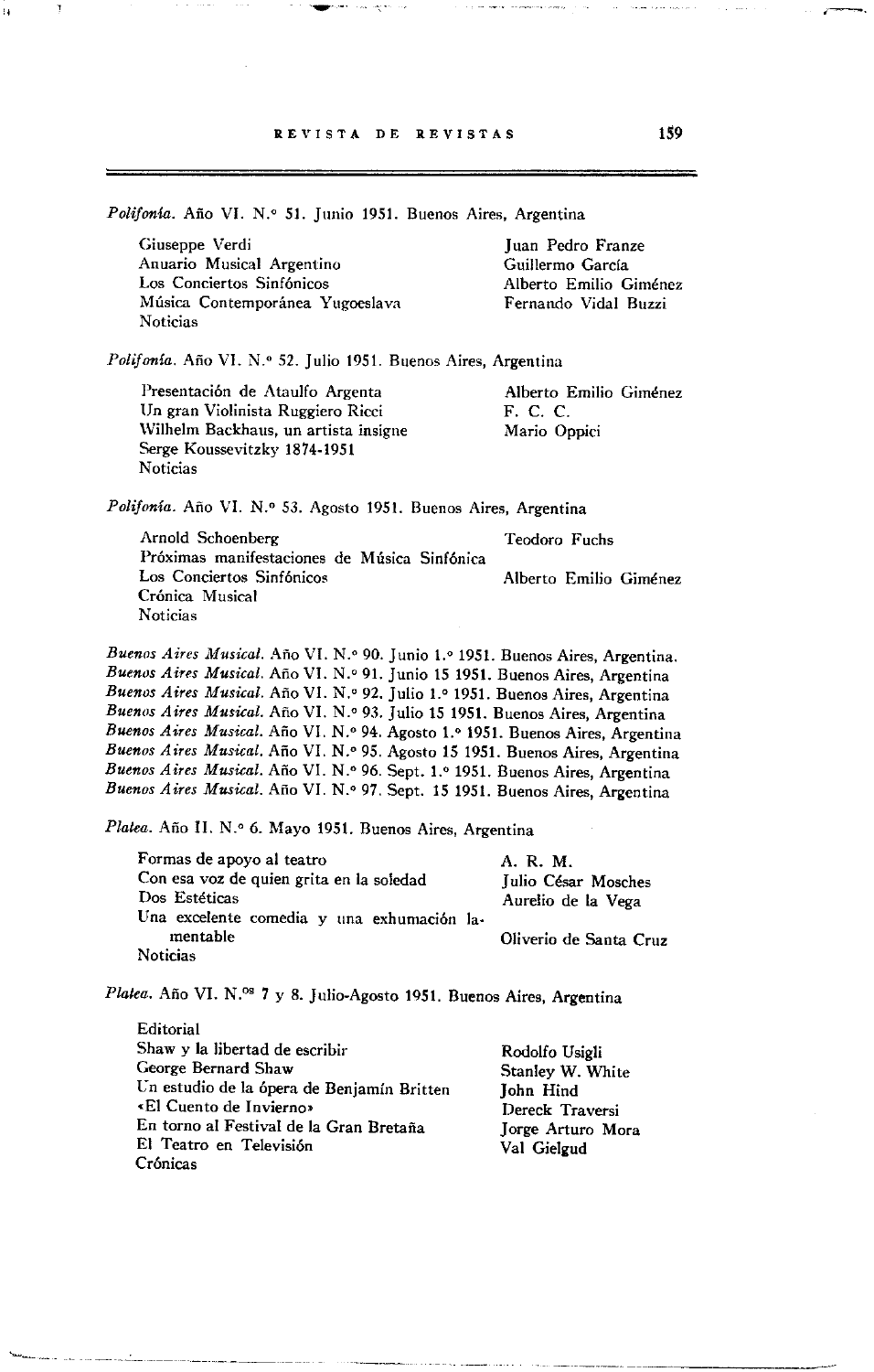*Ricordiana.* Año 1. N.' 1. Mayo 1951. Buenos Aires, Argentina

Presentación **Sobre música y músicos norteamericanos Historia de Jos Instrumentos Musicales Media Hora con el maestro Ginastera**  Plan Cultural de Ricordi Americana **Actividades musicales**  La música a través del mundo Nuevas Ediciones Ricordi

Néstor R. Ortiz Oderigo

Richard Stern

*Ricordiana.* Año 1, N.' 1. Junio 1951. Buenos Aires, Argentina

El Espíritu de la Nueva Música **Sobre música y músicos norteamericanos**  Historia de los Instrumentos Musicales Nuevas Ediciones Ricordi Actuaciones del Coro Universitario de la Facultad de Derecho Actividades Musicales La música a través del mundo

Karl Schaezler Néstor R. Ortiz Oderigo

*Ricordiana.* Año I. N.' 3. Julio 1951. Buenos Aires, Argentina

Verdi y el esplritu italiano El esplritu de la nueva música **Sobre música y músicos norteamericanos Historia de los instrumentos musicales**  N uevas Ediciones Ricordi Actividades Musicales Alfredo Casella y las revisiones de las Sonatas de Beethoven La música a través del mundo La música a través del mundo De lo bello en la música Un vals inmortal: El Danubio Azul Camille Mauclair Karl Schaezler Néstor R. Ortiz Oderigo Eduard Hanslick:

*Ricordiana.* Año I. N.' 4. Agosto 1951. Buenos Aires, Argentina

La renovación de la música italiana contempo**ránea**  El espíritu de la nueva música Los grandes pianistas de la historia Nuevas Ediciones Ricordi Concerto dell'Estate, de Ildebrando Pizzetti Actividades musicales La música a través del mundo Beethoven y el dinero La influencia psíquica de la música Massimo Mila Karl Schaezler Alfredo Casella